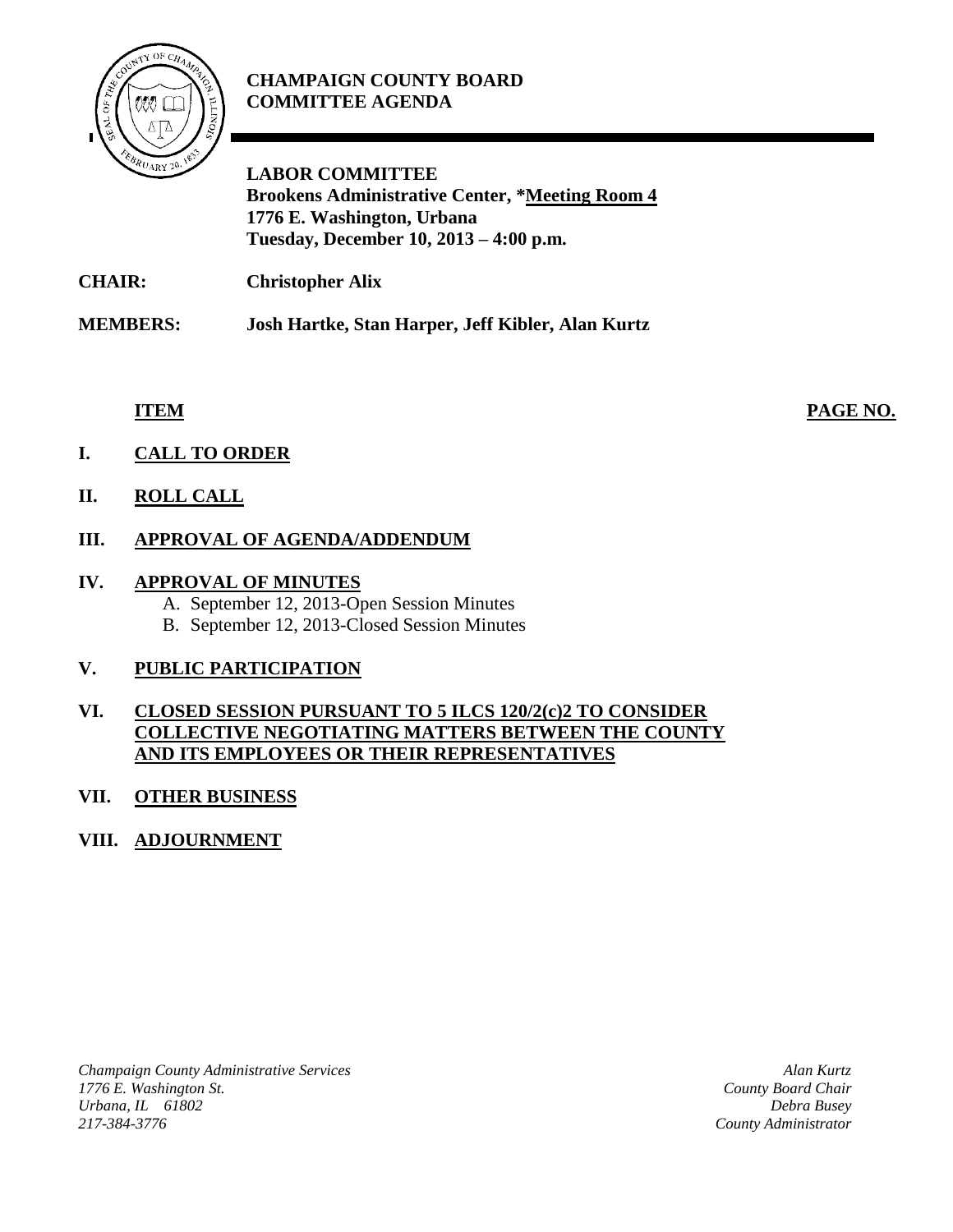| <b>CHAMPAIGN COUNTY BOARD</b><br><b>COMMITTEE MINUTES</b><br><b>LABOR COMMITTEE</b><br>Thursday, September 12, 2013<br>Brookens Administrative Center, Jennifer K. Putman Meeting Room<br>1776 E. Washington St., Urbana |                                                                                                                                                                                                                                                                                                           |
|--------------------------------------------------------------------------------------------------------------------------------------------------------------------------------------------------------------------------|-----------------------------------------------------------------------------------------------------------------------------------------------------------------------------------------------------------------------------------------------------------------------------------------------------------|
|                                                                                                                                                                                                                          |                                                                                                                                                                                                                                                                                                           |
| <b>MEMBERS ABSENT:</b>                                                                                                                                                                                                   | Alan Kurtz                                                                                                                                                                                                                                                                                                |
| <b>OTHERS PRESENT:</b>                                                                                                                                                                                                   | Deb Busey (County Administrator), Allen Jones (Jail Administrator),<br>Pattsi Petrie (County Board member), Kay Rhodes (Administrative As-<br>sistant), Dan Walsh (Sheriff)                                                                                                                               |
| <b>Call to Order</b>                                                                                                                                                                                                     |                                                                                                                                                                                                                                                                                                           |
| Alix called the meeting to order at 4:00 p.m.                                                                                                                                                                            |                                                                                                                                                                                                                                                                                                           |
| <b>Roll Call</b>                                                                                                                                                                                                         |                                                                                                                                                                                                                                                                                                           |
|                                                                                                                                                                                                                          | Alix, Hartke, Harper, and Kibler were present, establishing the presence of a quorum.                                                                                                                                                                                                                     |
| <b>Approval of Agenda/Addendum</b>                                                                                                                                                                                       |                                                                                                                                                                                                                                                                                                           |
| mous support.                                                                                                                                                                                                            | <b>MOTION</b> by Kibler to approve the agenda; seconded by Hartke. <b>Motion carried with unani-</b>                                                                                                                                                                                                      |
| <b>Approval of Minutes</b>                                                                                                                                                                                               |                                                                                                                                                                                                                                                                                                           |
|                                                                                                                                                                                                                          | <b>OMNIBUS MOTION</b> by Kibler to approve the open and closed session minutes of Decem-<br>ber 21, 2012 and January 29, 2013; seconded by Hartke. Motion carried with unanimous support.                                                                                                                 |
| <b>Public Participation</b>                                                                                                                                                                                              |                                                                                                                                                                                                                                                                                                           |
| There was no public participation.                                                                                                                                                                                       |                                                                                                                                                                                                                                                                                                           |
| <b>REPRESENTATIVES</b>                                                                                                                                                                                                   | CLOSED SESSION PURSUANT TO 5 ILCS 120/2(c)2 TO CONSIDER COLLECTIVE NE-<br>GOTIATING MATTERS BETWEEN THE COUNTY AND ITS EMPLOYEES OR THEIR                                                                                                                                                                 |
|                                                                                                                                                                                                                          | <b>MOTION</b> by Harper to enter into closed session pursuant to 5 ILCS 120/2(c)2 to consider                                                                                                                                                                                                             |
|                                                                                                                                                                                                                          | collective negotiating matters between Champaign County and its employees or their representatives.<br>He further moved that the following individuals remain present: Sheriff Walsh; Allen Jones, Jail Ad-<br>ministrator; Cameron Moore, RPC Director; Deb Busey, County Administrator, and Kay Rhodes, |